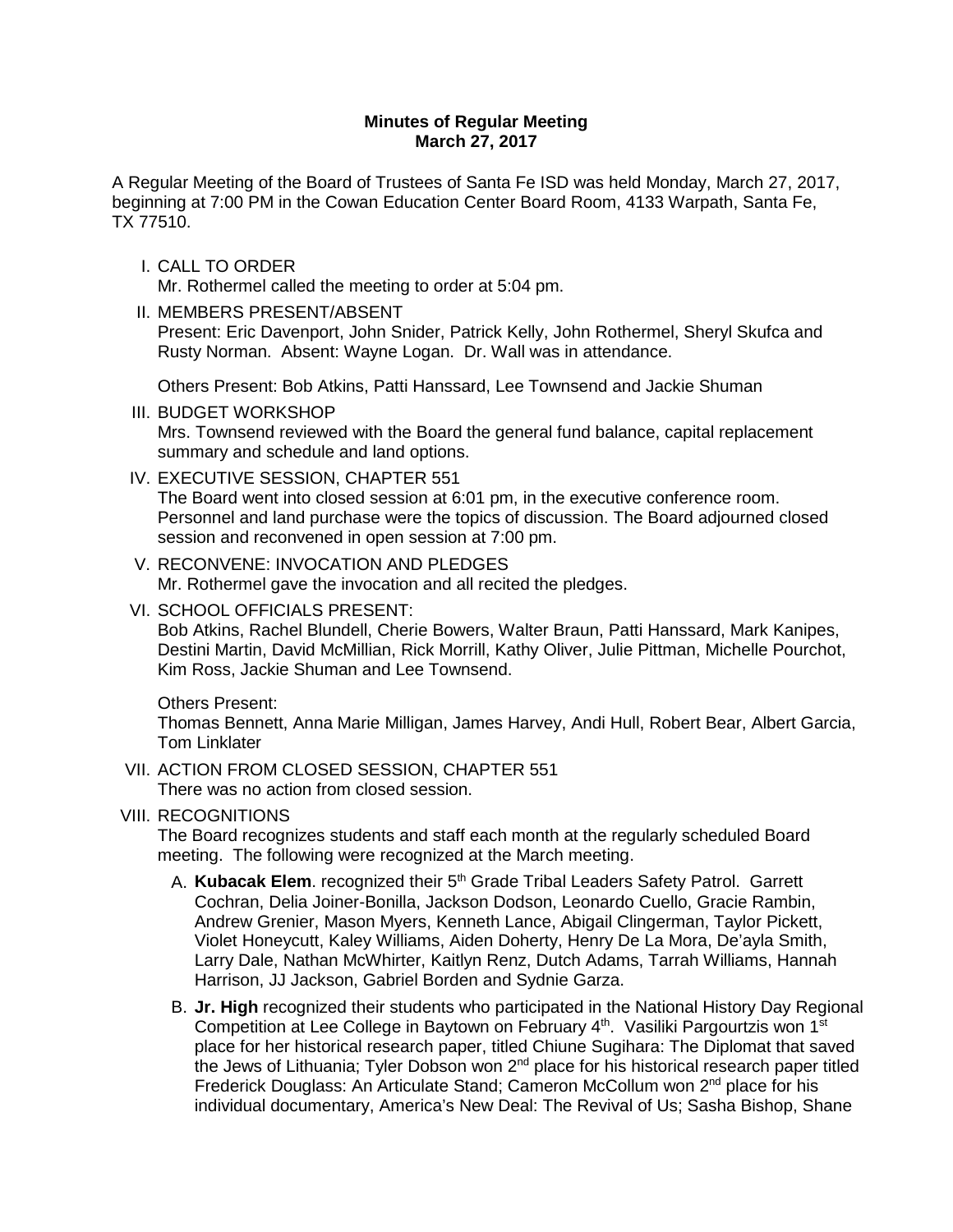Bishop and Wyatt Childress won 1<sup>st</sup> place with their group documentary, titled Code Name Jolanta. These students will be competing at the National History Day State Competition in Austin on April 29<sup>th</sup>.

**Jr. High** also recognized 7<sup>th</sup> grader Luke Garcia. Luke won the Knights of Columbus free throw contest and then advanced to win the shoot off between our Knights of Columbus chapter and the Knights of Columbus League City Chapter. Luke then won 1<sup>st</sup> place in regionals held in Houston, which advanced him to state competition in San Antonio. Luke finished his journey by winning 1<sup>st</sup> place in the 2017 Knights of Columbus free throw competition on March 4<sup>th</sup> in San Antonio.

- C. **H.S.** recognized their band students who will be advancing to State Solo & Ensemble Competition: Haley Brantner, Meagan Johnson, Peter Luong, Gabriel Degner, Shoei Ruckman, Maleiha Alvarado, Erica Werner, Grace Johnson and John Overbeck. **H.S.** also recognized their Regional Powerlifting Qualifiers: Morgan Boody (State Qualifier- Received 8<sup>th</sup> place at State), Elana Boudreaux, Shelby Freudensprung, Christa Swartz, Tyler Ray and Wyatt Dudley. Their coaches are C.J. Cavness and Jess Golightly.
- D. **Transportation Department** recognized Lawrence Lusignan as the 2016-2017 PCAT Bus Driver of the Year. Tom Linklater presented the award to Lawrence on behalf of PCAT.
- E. **Employees of the Month** for March are: Vanessa Wainwright, RJW; Carolyn Gaspard, Kubacak; Kirk Potter, Jr. High; Kayleen Gates, H.S.; Ernest Western, Transportation; Timothy Finley, Maintenance; Adalgisa Grullon, Custodian; Martha Delfin, Child Nutrition; Kurt Kovacevich, Admin.

### IX. PUBLIC FORUM

No one signed up to speak to the Board.

- X. INFORMATION ITEMS
	- A. The Board reviewed monthly reports on personnel, child nutrition, tax collection, technology, transportation, finance, police department, grants and campuses. Bob Atkins updated the Board on projects that were addressed during Spring Break and other ongoing projects.
	- B. Dr. Shuman presented for information only the District Calendar choices for 2017-2018 which will be considered for approval upon the Board approval of the District of Innovation.
	- C. Cherie Bowers updated the Board on nutrition services for the District.

### XI. CONSENT AGENDA

Mr. Davenport made a motion to approve the following consent agenda items as presented. Mr. Rothermel seconded and all voted in favor.

- A. Minutes of February 16, 2017 and February 20, 2017
- B. Accounts Payable \$805,788.41
- C. Budget Amendment #7
- D. Dual Credit Agreement with College of the Mainland 2016-2019
- E. IMA and TEKS Certification for 2017-2018
- XII. REGULAR AGENDA
	- A. Mr. Rothermel made a motion to accept the donations that are greater than \$5,000.00 received for the month of February. The total donations greater than \$5,000.00 for the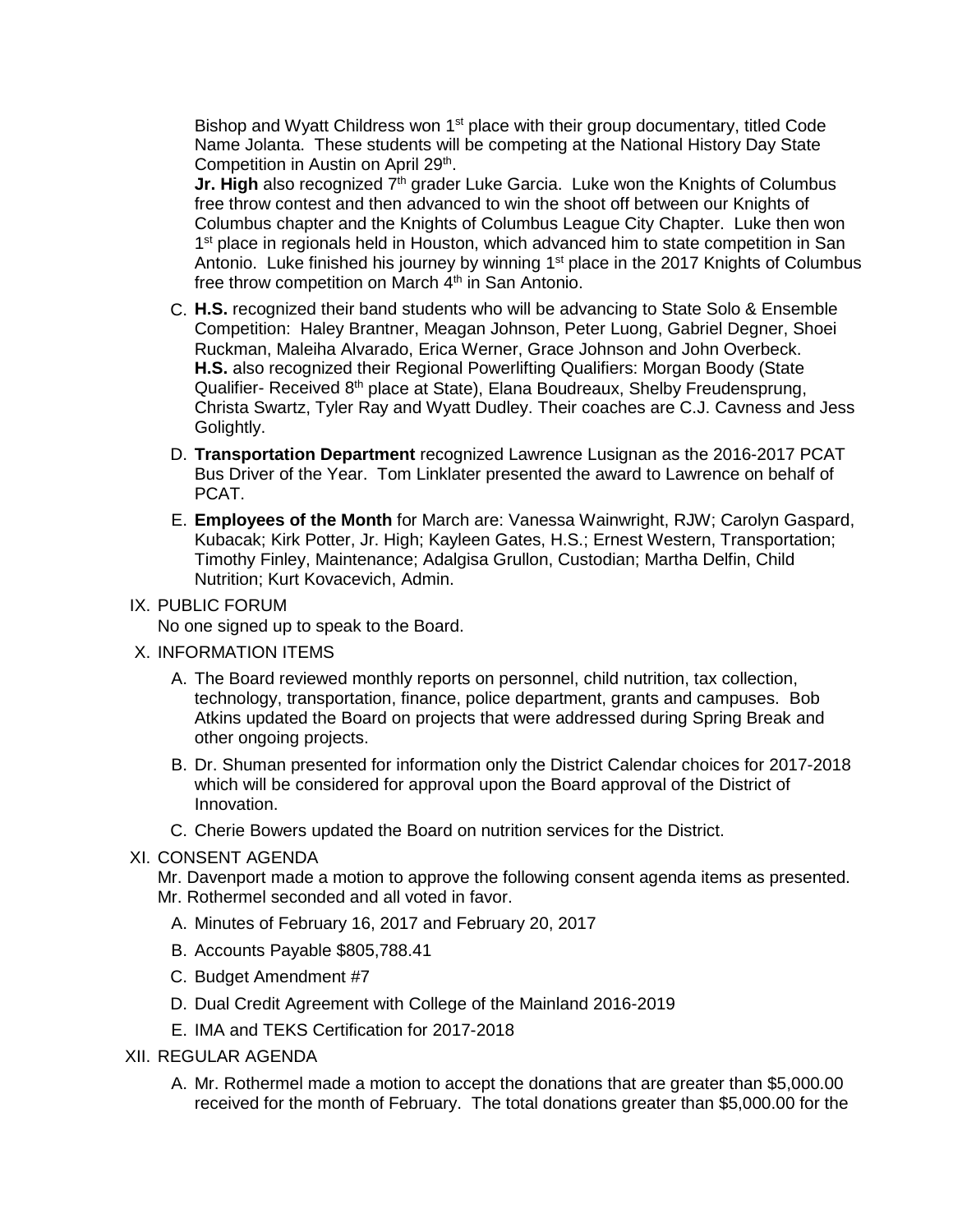month of February are \$10,000.00. Mr. Davenport seconded and all voted in favor.

- B. Mr. Davenport made a motion to approve the purchase of 19.2 acres of real property located on G  $\frac{1}{2}$  and 1764 road for future school site and authorize the Superintendent to negotiate and execute the final contract. Mr. Rothermel seconded and all voted in favor.
- C. Mrs. Skufca made a motion to approve the terms of the audit engagement with Start, Garcia & Stanley. LLC to perform the 2016-2017 fiscal year-end audit with their anticipated fee not to exceed \$47,000.00. Mr. Rothermel seconded and all voted in favor.
- D. Mr. Snider made a motion to approve the cost to replace the sanitary sewer line behind Cowan for an amount of \$24,857.00, along with a contingency amount of \$5,000.00 for a total cost not to exceed \$29,857.00. Mr. Davenport seconded and all voted in favor.
- E. Mr. Davenport made a motion to approve Policy Update 107 as presented. Mr. Rothermel seconded and all voted in favor.
- F. Mr. Rothermel made a motion to proclaim April 26, 2017 as Administrative Professionals' Day in Santa Fe ISD. Mrs. Skufca seconded and all voted in favor.
- G. Mrs. Skufca made a motion to proclaim April 9-15, 2017 as National Library Week in Santa Fe ISD. Mr. Rothermel seconded and all voted in favor.
- H. Mr. Snider made a motion to proclaim April 24-28, 2017 as National Public School Volunteer Week in Santa Fe ISD. Mr. Davenport seconded and all voted in favor.
- I. Mr. Rothermel made a motion as required by Texas Administrative Code, Chapter 102, Subchapter JJ, the Board of Trustees approve the President of the Board of Trustees to notify the Texas Commissioner of Education of the Board's intention to vote on the adoption of the proposed District of Innovation plan at the April 17, 2017 Board meeting. Mrs. Skufca seconded and all voted in favor.
- J. Mr. Snider made a motion to approve the purchase of a LED scoreboard sign to be used at Joe Raitano field, not to exceed the amount of \$166,029.00. Mr. Rothermel seconded and all voted in favor.

### XIII. BOARD COMMUNICATION

### Ms. Hanssard

• Provided the Board with a list of upcoming events. Reminded the Board of the employee end of the year breakfast on May 30<sup>th</sup>. Girls soccer has moved on to 2<sup>nd</sup> round of playoffs and will play PNG in Baytown on Friday. SFISD will be hosting its first Job Fair on April  $8<sup>th</sup>$  from 9-11:30 am, in the Cowan training rooms.

Mrs. Townsend

- Enjoyed watching sporting events this past week. Wished the students good luck on future games. Wished everyone a great week.
- Mr. Snider
	- Thanked Cherie for her update on Nutrition Services. Thanked all the administrators for all they do.
- Mr. Kelly
	- Thanked everyone for all they do. Appreciates the hard work the administrative staff and schools do to make SFISD a great district.
- Dr. Shuman
	- Wished the principals and staff good luck on STAAR testing this week.

Mrs. Skufca

• Thanked the Food and Nutrition Dept. on doing a great job. Wished the Girls Soccer